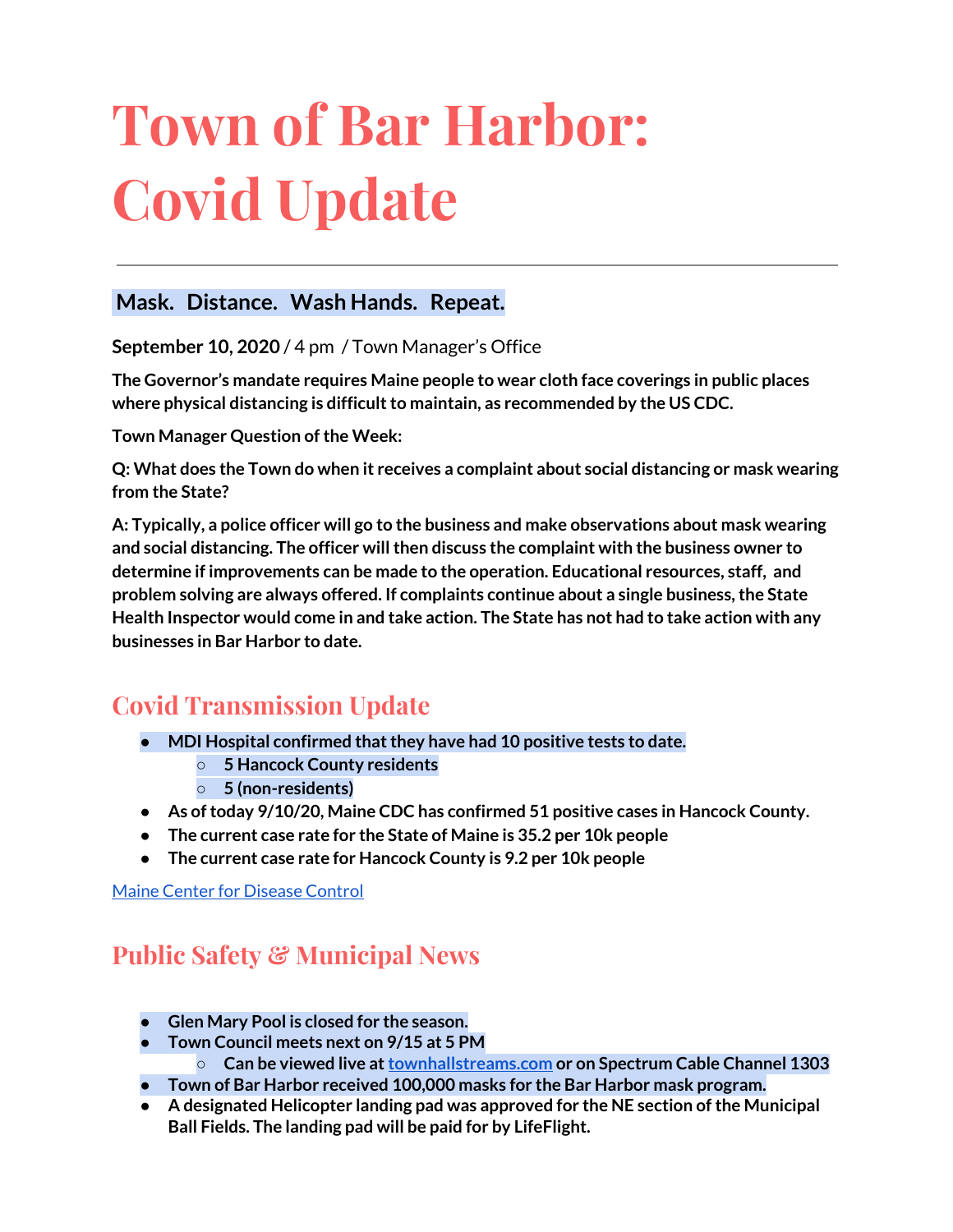**● Painted sidewalk "social distancing" messaging is currently being placed in various high traffic areas in the downtown.**

## **MDI Hospital**

**MDI [Hospital](https://www.mdihospital.org/) Coronavirus Call Center :** If you are having symptoms or think you may have been exposed to COVID-19, call your primary care provider. If you do not have one, reach out to our Coronavirus Call Center at 207-801-5900. Calling ahead helps our dedicated health care professionals provide the best possible care and protects those in our community who are most vulnerable. Remember: **PLEASE CALL AHEAD**

## **School Information: Conners Emerson & MDI High School**

- **● CES**
	- **○ School will be remote through September 25th.**
	- **○ Families of children who attend school at Conners-Emerson School in Bar Harbor are eligible for free bulk pick-up of lunches on Wednesdays, between 11:30 and 12:30 through September 25th, the period of remote learning.**

**The federal government has issued a waiver until December 31, 2020 allowing all schools to serve any child 0-18 years of age for free.**

**The school needs you to fill in th[e](https://docs.google.com/forms/d/e/1FAIpQLSdTpWOAPAZgKXvLasnfWw-SCUGVG_jYZCpWckLoQgcl6IU9Kw/viewform) food [survey](https://docs.google.com/forms/d/e/1FAIpQLSdTpWOAPAZgKXvLasnfWw-SCUGVG_jYZCpWckLoQgcl6IU9Kw/viewform) so they will be able to offer you a weekly bulk box of food during remote learning. Once in person learning resumes, those students attending school will receive breakfast and lunch at school. Those families opting for virtual only will be able to continue with the weekly bulk box of food.**

- **● School Emails and Websites**
	- <http://www.mdirss.org/>
	- **● Latest email update from [Principal](https://docs.google.com/document/d/1OKDsYNtOgV0FI9xAcXwQvenOKLV0S2vBg1o5jtu5CrE/edit?usp=sharing) Haney and MDI High School 9/8 First Day of School Schedule**
	- MDI High School: Extra Curricular Physicals & Insurance [Information](https://wdea.am/mdihs-extracurricular-activity-physicals-and-insurance-information/?trackback=fbshare_mobile&fbclid=IwAR0wxPd824oG1ATLwkeI9s9n2sdpvEiyxeJGgB_mh2BlEJNT_AXiMynkobs)
	- **● Latest email update from Conners [Emerson](https://docs.google.com/document/d/1v3pgkG6Q-9S3gisuUIj4etPVDwgBKl4P00JBkvZr-kk/edit?usp=sharing) School 9/2 Class Lists & Resource Information**
	- Latest email update from [Superintendent](https://docs.google.com/document/d/1fzeCbc8gpTSKmUaDoQH1Avx5PVl-h0reFphXrT1eUNA/edit?usp=sharing) Marc Gousse

## **Government News & Mandates**

#### **[Governor](https://www.maine.gov/governor/mills/) Mills: Latest Updates :**

● **With Deadline [Approaching,](https://www.maine.gov/governor/mills/news/deadline-approaching-governor-mills-encourages-maine-small-businesses-apply-economic-recovery) Governor Mills Encourages Maine Small Businesses to Apply for [Economic](https://www.maine.gov/governor/mills/news/deadline-approaching-governor-mills-encourages-maine-small-businesses-apply-economic-recovery) Recovery Grant Program 9/8**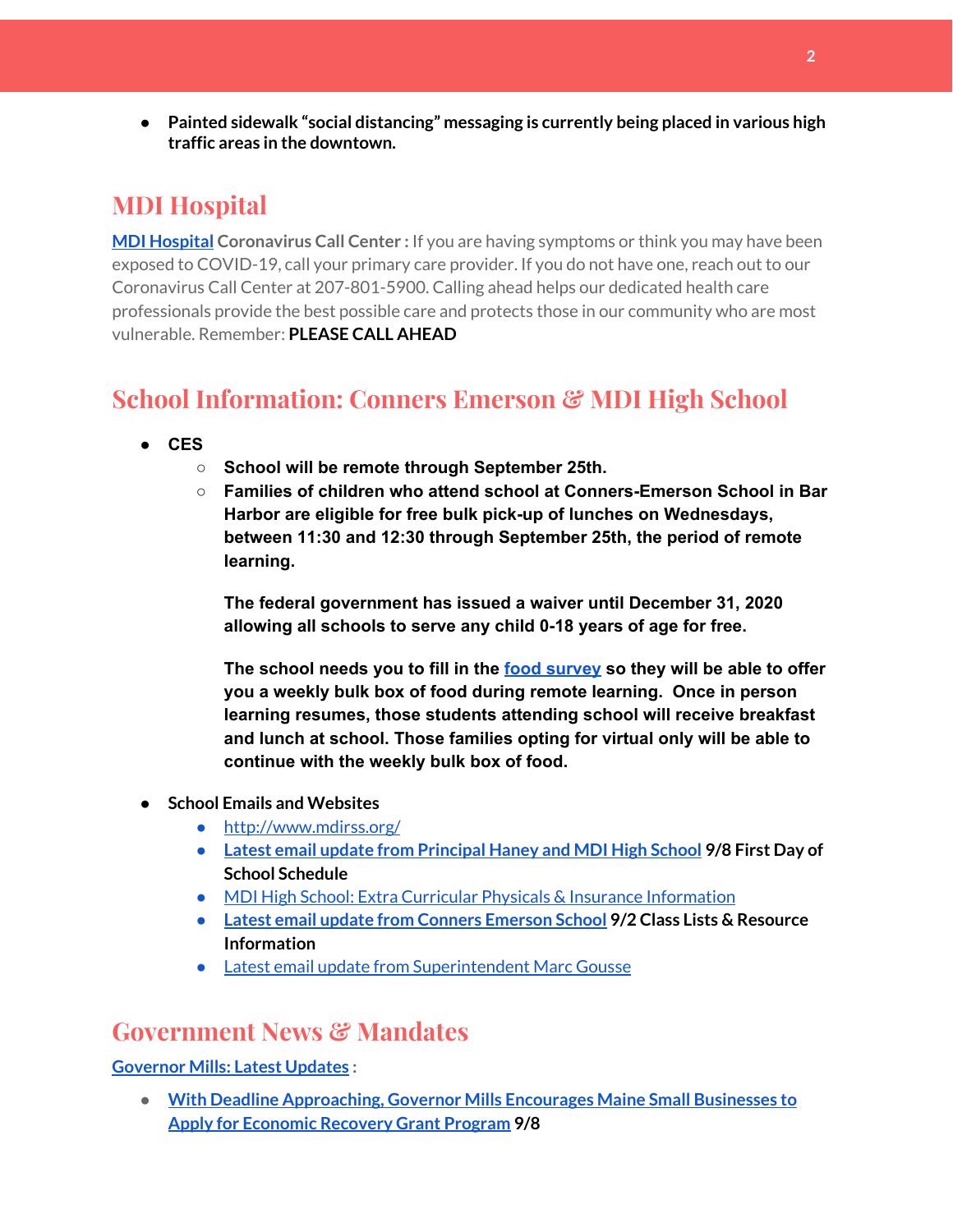**● MPA, MSBA, MSSA & Mills [Administration](https://www.maine.gov/governor/mills/news/mpa-msba-mssa-mills-administration-statements-fall-sports-maine-2020-09-02) Statements on Fall Sports in Maine As State Monitors [Outbreaks](https://www.maine.gov/governor/mills/news/state-monitors-outbreaks-and-schools-resume-fall-governor-mills-extends-state-civil-emergency) and Schools Resume for Fall, Governor Mills Extends State of Civil [Emergency](https://www.maine.gov/governor/mills/news/state-monitors-outbreaks-and-schools-resume-fall-governor-mills-extends-state-civil-emergency)**

**[Representative](http://www.rephubbell.com/) Brian Hubbell's** latest [newsletter](http://www.rephubbell.com/) : [Stabilizing](http://www.rephubbell.com/2020/07/23/stabilizing-the-economy-climate-action-strategies-and-public-health-measures/) the economy, climate action [strategies,](http://www.rephubbell.com/2020/07/23/stabilizing-the-economy-climate-action-strategies-and-public-health-measures/) and public health measures 7/23/20

#### **Other Government Resources:**

- Pandemic [Unemployment](https://www.maine.gov/unemployment/pua/) Assistance
- Maine [Tourism](https://www.mainetourism.com/maine-tourism-relief-fund/) Relief Fund : Apply for assistance beginning May 5
- The Small Business [Association](https://www.sba.gov/) Link to loan and grant forms: EIDL & PPP
- CDC [Guidelines](https://www.cdc.gov/coronavirus/2019-nCoV/index.html)
- [Maine](https://www.maine.gov/dhhs/mecdc/infectious-disease/epi/airborne/coronavirus.shtml#news) CDC

## **Bar Harbor Chamber of Commerce**

**If you have ideas that would help Bar Harbor businesses during this time, please email concepts to Chamber Director Alf Anderson: [alf@barharborinfo.com](mailto:alf@barharborinfo.com)**

<https://www.visitbarharbor.com/member-center-coronavirus-resources>

## **Community Resources**

- **● Healthy Acadia [Newsletter](https://mailchi.mp/healthyacadia.org/september_8_2020?e=e6ccd2569f) [9](https://mailchi.mp/healthyacadia.org/september_8_2020?e=e6ccd2569f)/8**
- Open Table MDI Building [Community,](https://www.opentablemdi.org/) One Meal at a Time is delivering meals twice a week, free of charge, to anyone who requests them (MDI wide).
- Jesup [Memorial](https://jesuplibrary.org/) Library **Interlibrary Loan is now active in Maine**
- Mount Desert 365 Resource [Spreadsheet](https://docs.google.com/spreadsheets/d/1okAx6HSsgXZY9CGH07Dzi6rqe7a6m4dLCPKot2Li7Ek/edit?usp=sharing) is a resource list for all of MDI
- Mount Desert Island [Community](https://www.mdicr.org/) Response is a resource list for all of MDI
- Bar [Harbor](https://www.barharborfoodpantry.org/) Food Pantry
- Help Request to MDI [Community](https://docs.google.com/forms/d/e/1FAIpQLSeZfu0tCcthHc9oL7tPomVRdniYiE7nbT_kkK9iCSRgqDhOvQ/viewform) Helpers

**Ways to Help**

- MDI [Nonprofit](https://sites.google.com/mdina.org/public/sos-mdi?authuser=0) Alliance : Share Our Stimulus : share stimulus money with local nonprofits.
- MDI [Community](https://docs.google.com/forms/d/e/1FAIpQLSe_CJUFdVvwJkmymWRqUeK8bx3m7n4uSOuUPYHqXSAyH2DBoQ/viewform?fbclid=IwAR25hjnWGhnMP0lOWMcBPRBumhtQCJGZO4hlk-T-VjNGZljL1kVX5pWrL6U) Helpers
- Island [Connections](http://islconnections.org/contact-us/)

## **Acadia National Park**

**See latest [alertfrom](https://www.nps.gov/acad/planyourvisit/conditions.htm) ANP : Current Conditions | Park Campgrounds will remain closed for the 2020 season.**